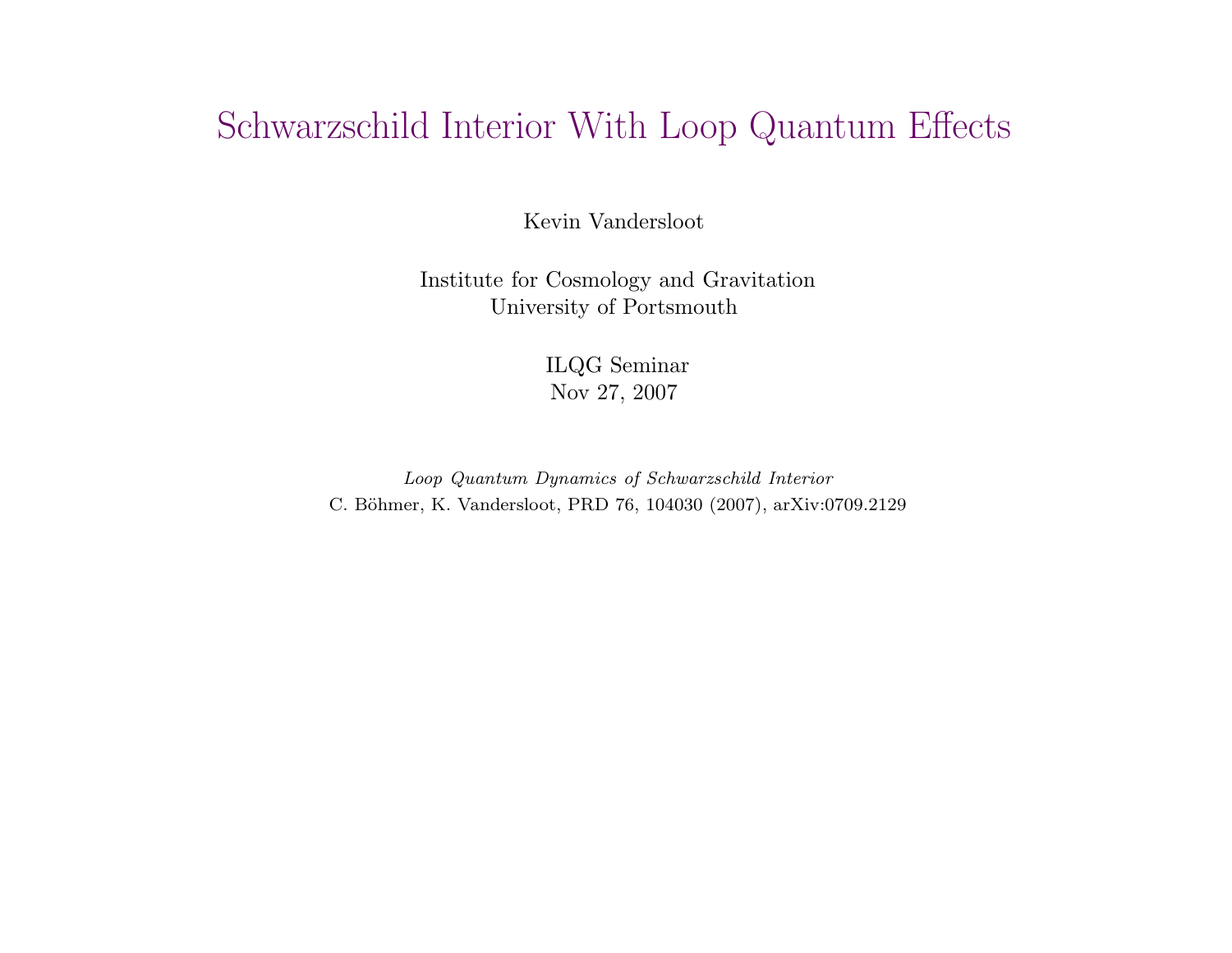## Introduction

Recent advances in loop quantum cosmology (LQC) indicate replacement of big-bang with big-bounce for FRW cosmologies [Ashtekar, Pawlowski, Singh, KV, 2006-7]

Major advance was completing the quantum program of LQC: constructing <sup>p</sup>hysical Hilbert space, computing Dirac observables, evolution of <sup>p</sup>hysical semi-classical states for the simple model of FRW spacetime with massless scalar field

Additional advance: Original LQC Hamiltonian constraint operator had bad semi-classical limit. Improved Hamiltonian constraint operator constructed (" $\overline{\mu}$ " quantization vs original " $\mu_0$ ") - more <sup>p</sup>hysical results, good semi-classical limit [Ashtekar, Pawlowski, Singh, <sup>2006</sup>]

Extending these rigorous results to more complicated scenarios challenging due to complexity of models

Would be nice to have an approximate shortcut to the physical results

Such <sup>a</sup> shortcut exists for the isotropic massless scalar results. Phenomenological effective theory incorporating holonomy features of Hamiltonian constraint operator provides explanation for bounce: Friedmann equation modified  $H^2 = \frac{8\pi G}{3} \rho (1 - \frac{\rho}{\rho_c})$ , gravity repulsive at high energies, bounce at  $\rho = \rho_c$ 

Modified Friedmann equation approximates quantum results well [Ashtekar, Pawlowski, Singh, <sup>2006</sup>]. Further, with  $\overline{\mu}$ " quantization  $\rho_c \approx \rho_{PL}$ , whereas  $\mu_0$  quantization  $\rho_c$  could be arbitrarily small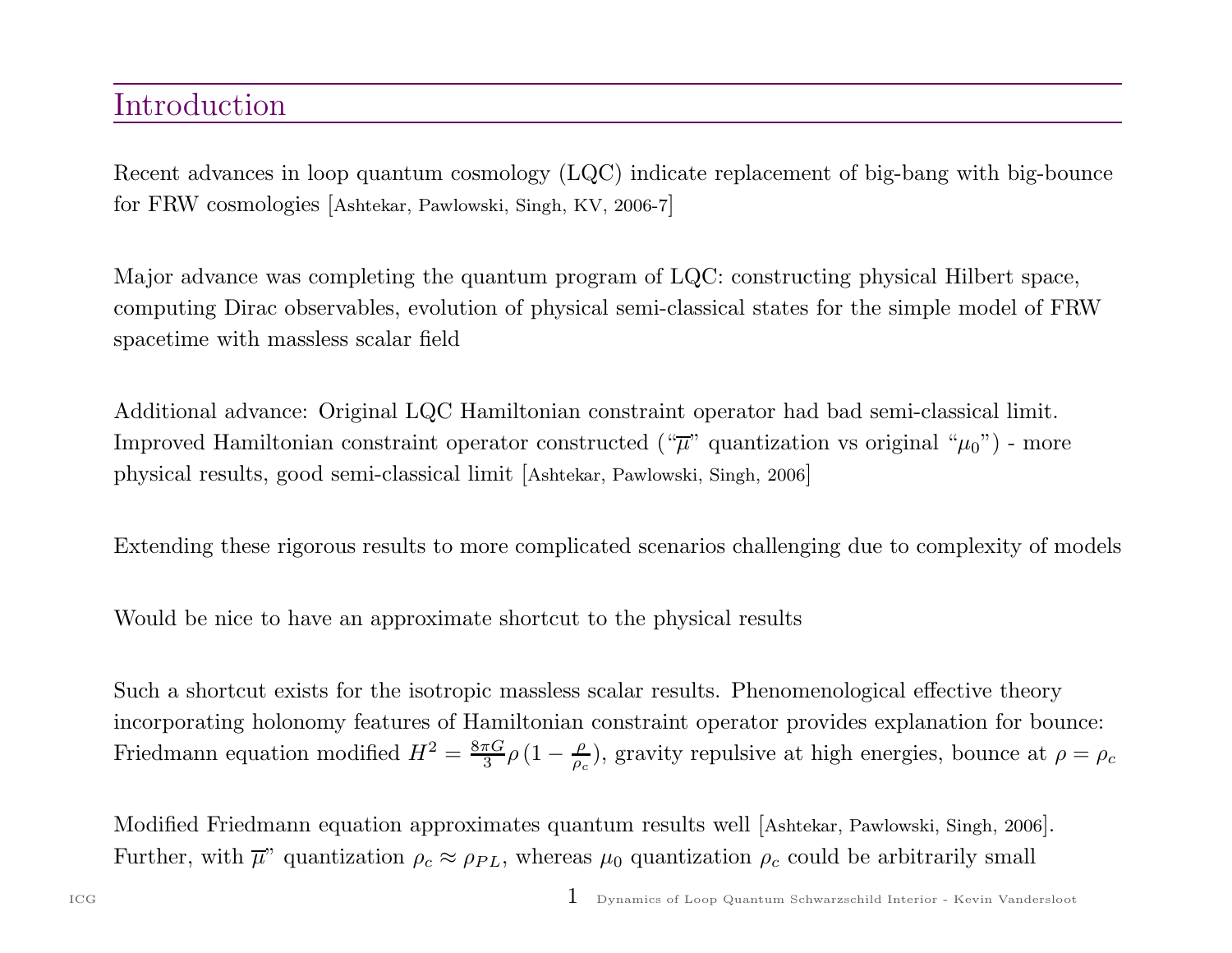What about black hole singularities?

Interior of Schwarzschild black hole can be treated as homogeneous anisotropic Kantowski-Sachs model

Initial loop quantization of Schwarzschild interior (analogous to " $\mu_0$ " quant) [Ashtekar, Bojowald, 2006]. Just construction of constraint operator. No construction of <sup>p</sup>hysical sector.

Analysis of <sup>p</sup>henomenological effective dynamics of this model performed [Modesto, <sup>2006</sup>]

Constructing physical sector difficult mathematically. Even more so with the  $\bar{\mu}$  quantization

This talk: analyze consequences of the improved  $\bar{\mu}$  quantization using effective semi-classical equations of motion. Fate of singularity? Fate of in-falling test particle?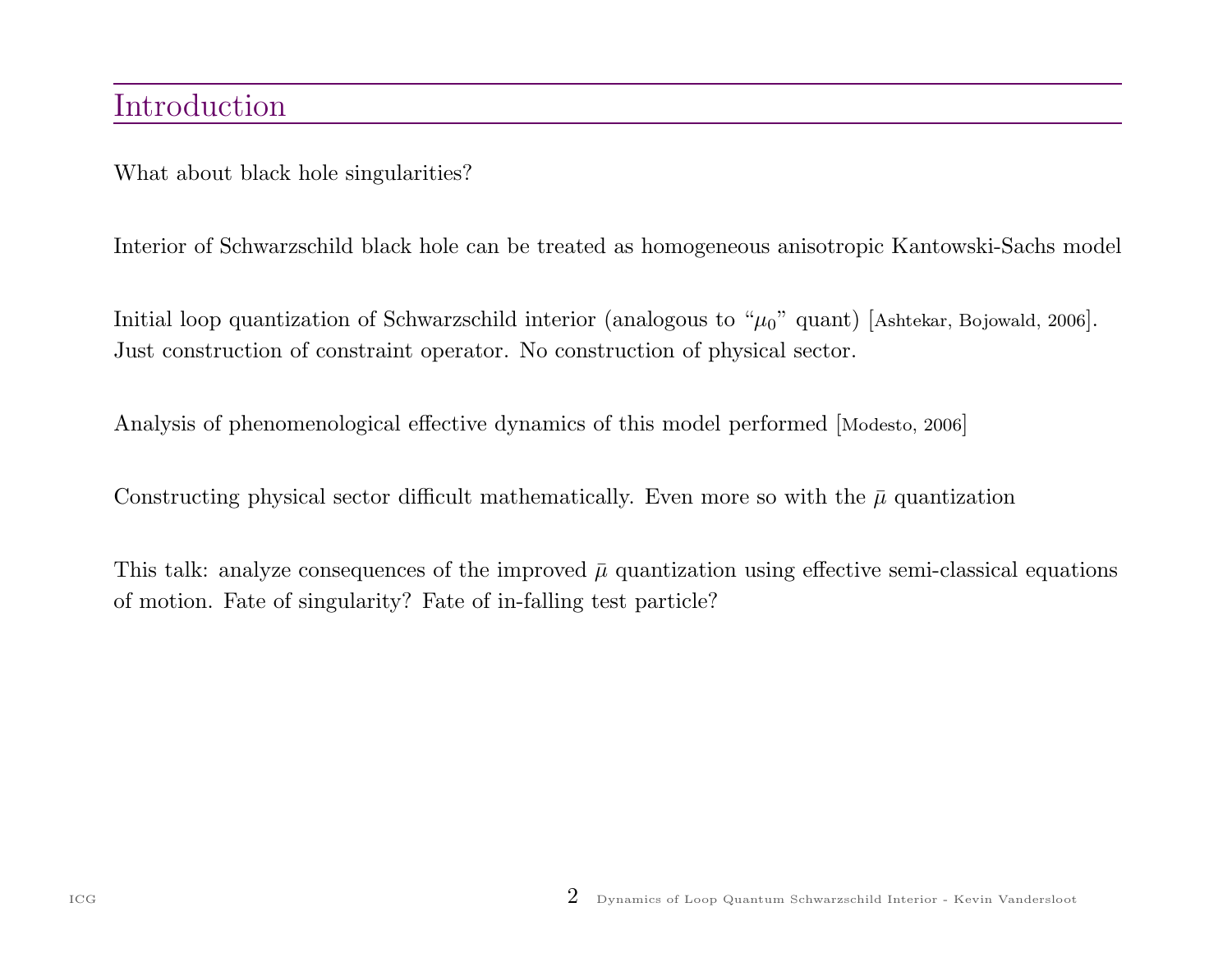### Schwarzschild Interior Classically

Inside Schwarzschild horizon, switching temporal and radial coordinates, metric become spatially homogeneous Kantowski-Sachs type

$$
ds^{2} = -N^{2}(t) dt^{2} + g_{xx}(t) dx^{2} + g_{\Omega\Omega}(t) d\Omega^{2}
$$
  
= 
$$
-\left(\frac{2m}{t} - 1\right)^{-1} dt^{2} + \left(\frac{2m}{t} - 1\right) dx^{2} + t^{2} d\Omega^{2}
$$

Metric components depend only on temporal coordinate t. Homogeneous, anisotropic type cosmology with two dynamical components of metric  $g_{xx}(t)$  and  $g_{\Omega\Omega}(t)$ 

 $d\Omega^2$  ordinary unit two-sphere metric.  $g_{\Omega\Omega}$  determines the *physical radius* of two-sphere

 $\mathbb{R} \times$  SO(3) spatial topology:  $x \in \mathbb{R}$ . Schwarzschild interior recovered for  $t \in [0, 2m]$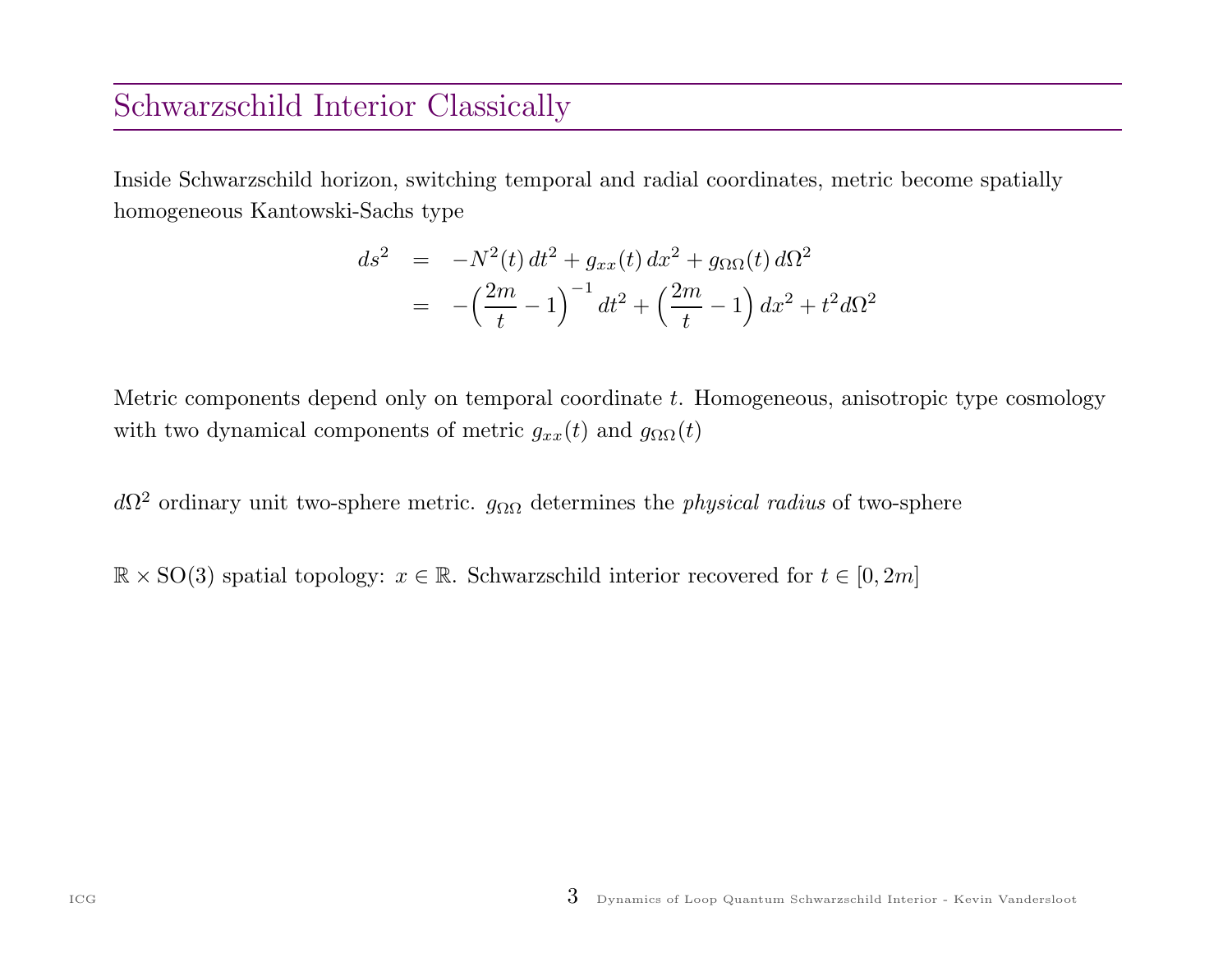#### Schwarzschild Interior with Connection-Triad Variables

Goal is to quantize ala loop quantum cosmology based on connection and triad variables

Basic idea: assume Kantowski-Sachs symmetry for connection  $A_a^i$  and triad  $E_i^a$ . Insert into Hamiltonian and quantize symmetry reduced degrees of freedom

Triad  $E_i^a$  determined by two dynamical quantities labeled  $p_b$  and  $p_c$  which determine two metric DOFS  $g_{xx}(t)$  and  $g_{\Omega\Omega}(t)$ :

$$
g_{xx} = \frac{p_b^2}{|p_c|} \qquad g_{\Omega \Omega} = |p_c|
$$

$$
ds^2 = -N^2(t) dt^2 + \frac{p_b^2(t)}{|p_c(t)|} dx^2 + |p_c(t)| d\Omega^2
$$

Connection also determined by two dynamical quantities  $b, c$ 

Poisson brackets between connection and triad variables

$$
\{b, p_b\} = G\gamma \qquad \{c, p_c\} = 2G\gamma
$$

Dynamics determined from Hamiltonian

$$
H = \frac{-N}{2G\gamma^2} \Big[ 2 b c \sqrt{p_c} + (b^2 + \gamma^2) \frac{p_b}{\sqrt{p_c}} \Big]
$$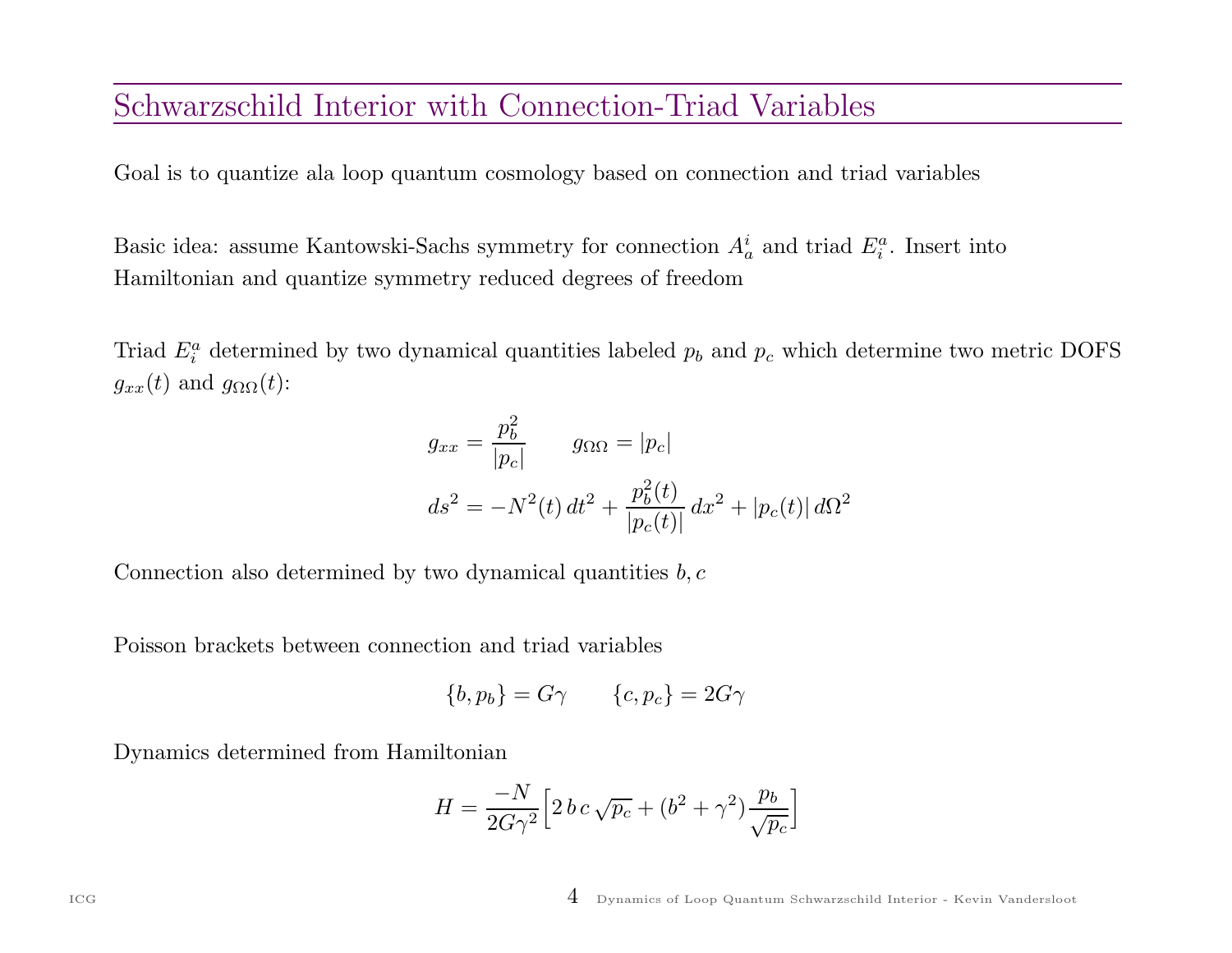#### Schwarzschild Solution

Equations of motion

$$
\dot{p}_b = \{p_b, H\} = -G\gamma \frac{\partial H}{\partial b} \text{ etc}
$$
  

$$
H = 0
$$

How to identify horizon and singularity in terms of triad variables?

| Horizon: | $g_{\Omega\Omega}=4m^2,\, g_{xx}=0 \quad \Rightarrow \quad p_b=0,\ p_c=4m^2$ |                                  |
|----------|------------------------------------------------------------------------------|----------------------------------|
|          | Singularity: $g_{\Omega\Omega} = 0, g_{xx} = 0$                              | $\Rightarrow$ $p_b = 0, p_c = 0$ |

At horizon two-sphere radius  $\propto m$  ( $p_c \propto m^2$ ), at singularity two-sphere radius vanishes ( $p_c = 0$ )

Equations of motion can be solved starting with boundary values at horizon. Schwarzschild solution given by

$$
p_b(t) = t\sqrt{2m/t - 1}
$$
  $p_c(t) = t^2$   $b(t) = ...$ 

Useful for interpreting quantum dynamics:

 $p_c$  component directly determines two-sphere radius

Radial geodesics for in-falling test particle ( $\tau$  is proper time,  $\mathcal E$  energy at  $\infty$ ):

$$
\left(\frac{dt}{d\tau}\right)^2 = \left(\frac{p_c}{p_b^2}\mathcal{E}^2 + 2\right)\frac{1}{N^2}
$$

To interpret effective dynamics, calculate  $p_c(\tau)$  along in-falling geodesic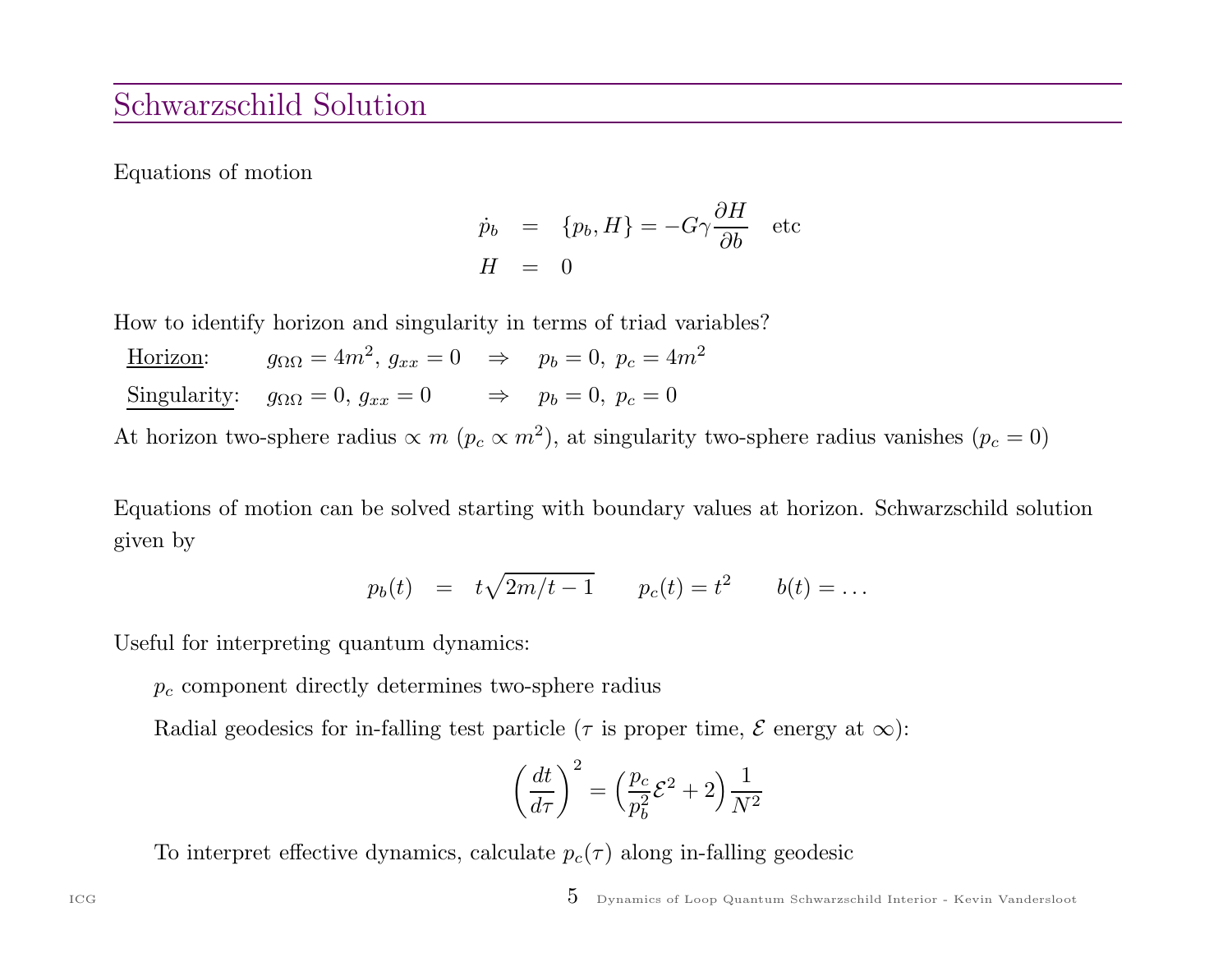## Quantum Dynamics

Homogeneous model quantized ala loop quantum cosmology [Ashtekar, Bojowald, <sup>2006</sup>]. Leads to discrete difference equation with finite steps in  $p_b$  and  $p_c$ 

Ideally would like to construct semi-classical states, physical inner product, calculate expectation values, but difficult esp with a  $\bar{\mu}$  like quantization (discrete structure of diff equation much more complicated)

Instead as simplification, incorporate holonomy effects of Hamiltonian constraint operator into modified classical Hamiltonian, derive and analyze modified equations of motion

Holonomies roughly exponentials of connection components  $b \to e^{ib\delta_b}$  etc.  $\delta_b, \delta_c$  proportional to holonomy edge length and measure discreteness in difference equation

[Ashtekar, Bojowald, 2006]:  $\delta_b$ ,  $\delta_c$  were constants (analogous to  $\mu_0$  parameter of LQC)

More recent work of LQC has length parameters dependant on triad components - better semi-classical limit, more physical results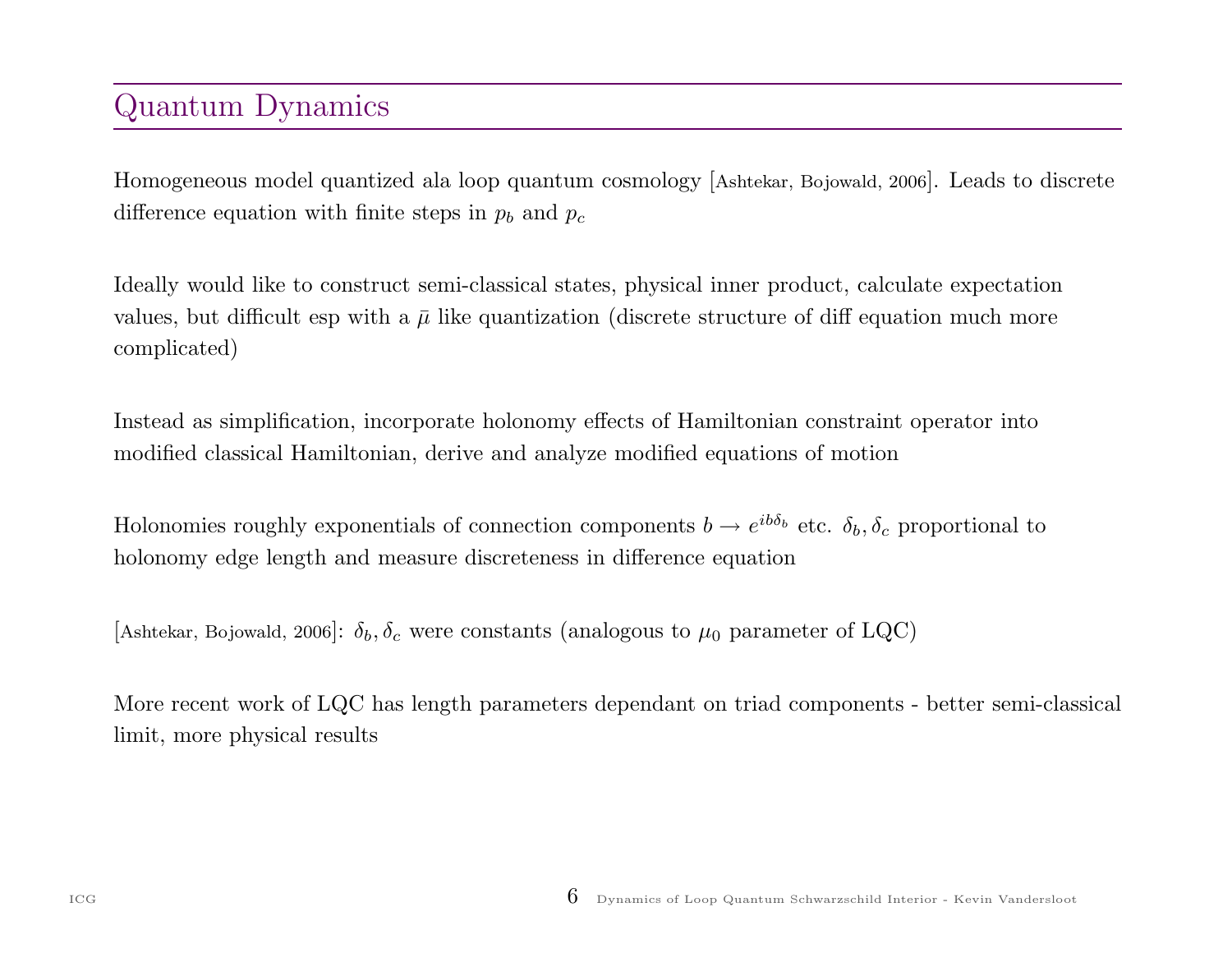## Quantum Dynamics

Holonomy effects incorporated in form of effective Hamiltonian with connection components replaced by holonomy equivalents

$$
H_{cl} = \frac{-N}{2G\gamma^2} \Big[ 2 b c \sqrt{p_c} + (b^2 + \gamma^2) \frac{p_b}{\sqrt{p_c}} \Big]
$$
  

$$
H_{eff} = -\frac{N}{2G\gamma^2} \Big[ 2 \frac{\sin b\delta_b}{\delta_b} \frac{\sin \delta_c c}{\delta_c} \sqrt{p_c} + \Big( \frac{\sin^2 b\delta_b}{\delta_b^2} + \gamma^2 \Big) \frac{p_b}{\sqrt{p_c}} \Big]
$$

Caveats of effective Hamiltonian:

First step in analyzing quantum corrections - not rigorous derivation of effects, possible additional corrections

Has provided excellent accounting of bounce results

of LQC for massless scalar field with  $\Lambda$ 

Interested in <sup>p</sup>henomenological effects of these corrections, not necessarily final word

Effective Hamiltonian for  $\delta_b, \delta_c = \text{const}$  results [Modesto, 2006]:

Singularity avoided, bounce in two-sphere radius:  $p_c \ge \gamma \delta m$ 

Solution classical before bounce, connects to another classical solution with different mass in genera<sup>l</sup> (can be made symmetric)



ICG 7 Dynamics of Loop Quantum Schwarzschild Interior - Kevin Vandersloot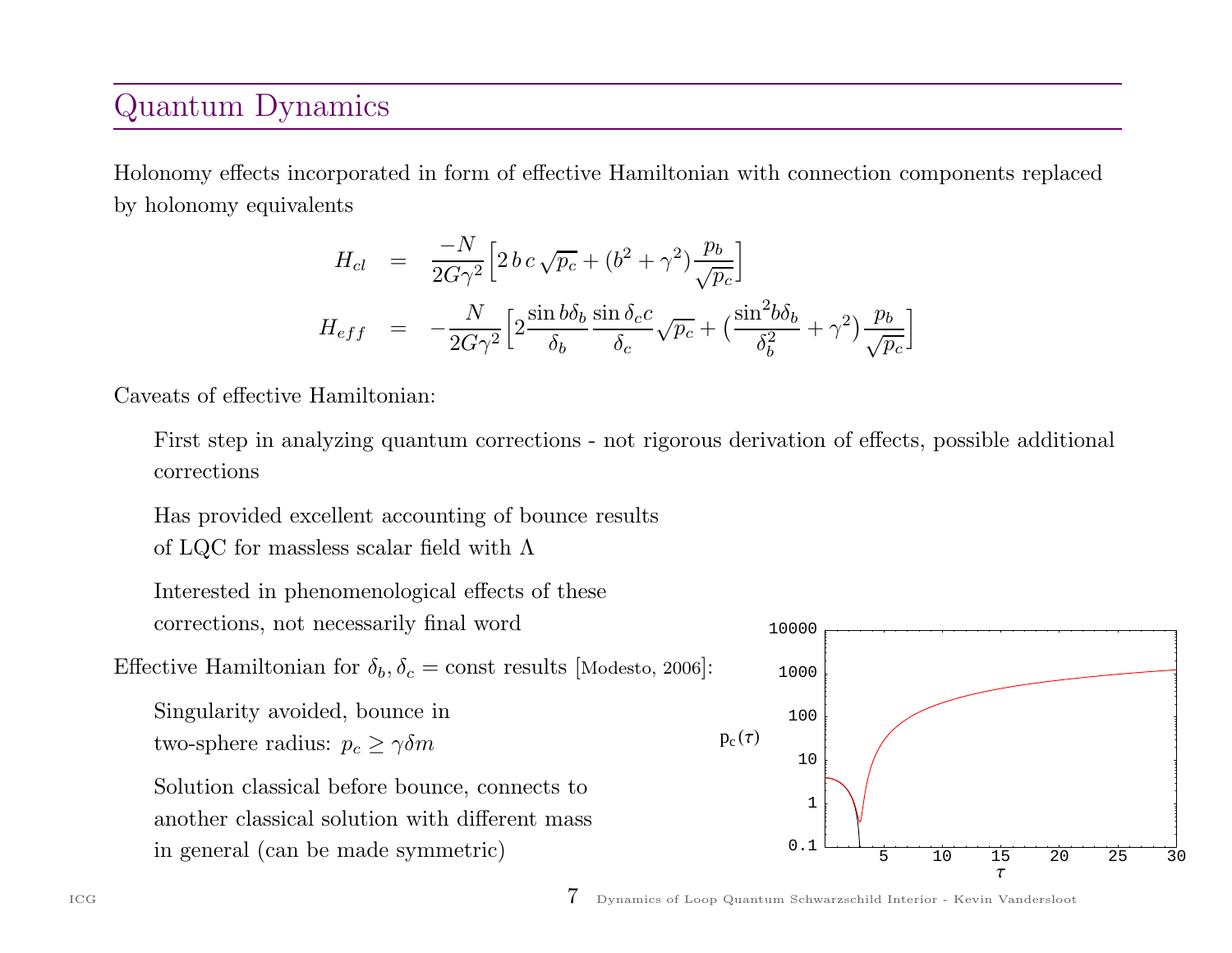#### Improved Effective Dynamics

Would like to consider case with non-constant  $\delta_b, \delta_c$  parameters (analogue to " $\bar{\mu}$ " in LQC) In LQC, more physical results when  $\overline{\mu} \propto \frac{\Delta}{p^{1/2}}$  [Ashtekar, Pawlowski, Singh, 2006] Constrain by shrinking loop of Hamiltonian constraint to have minimum LQG area:  $\Delta = A_{min}$ Schwarzschild interior anisotropic, so more possible ways to implement the  $\delta_c, \delta_b$  parameters Two possible schemes:

A) More geometric approac<sup>h</sup> - constrain classical area of holonomy loops to have minimum area End result

$$
\delta_b = \frac{\sqrt{\Delta}}{\sqrt{p_c}} \qquad \delta_c = \sqrt{\Delta} \frac{\sqrt{p_c}}{p_b}
$$

B) Alternative approac<sup>h</sup> - loop area dependent on transversal holonomy

$$
\delta_b = \frac{\sqrt{\Delta}}{\sqrt{p_b}} \qquad \delta_c = \frac{\sqrt{\Delta}}{\sqrt{p_c}}
$$

A favored by stability analysis of quantum difference equation [Bojowald, Cartin, Khanna, <sup>2007</sup>] <sup>B</sup> applied to Bianchi <sup>I</sup> model [Chiou, <sup>2006</sup>], but suffers from gauge dependance issues [Chiou, <sup>2007</sup>] B gives similar results to the constant  $\delta$  case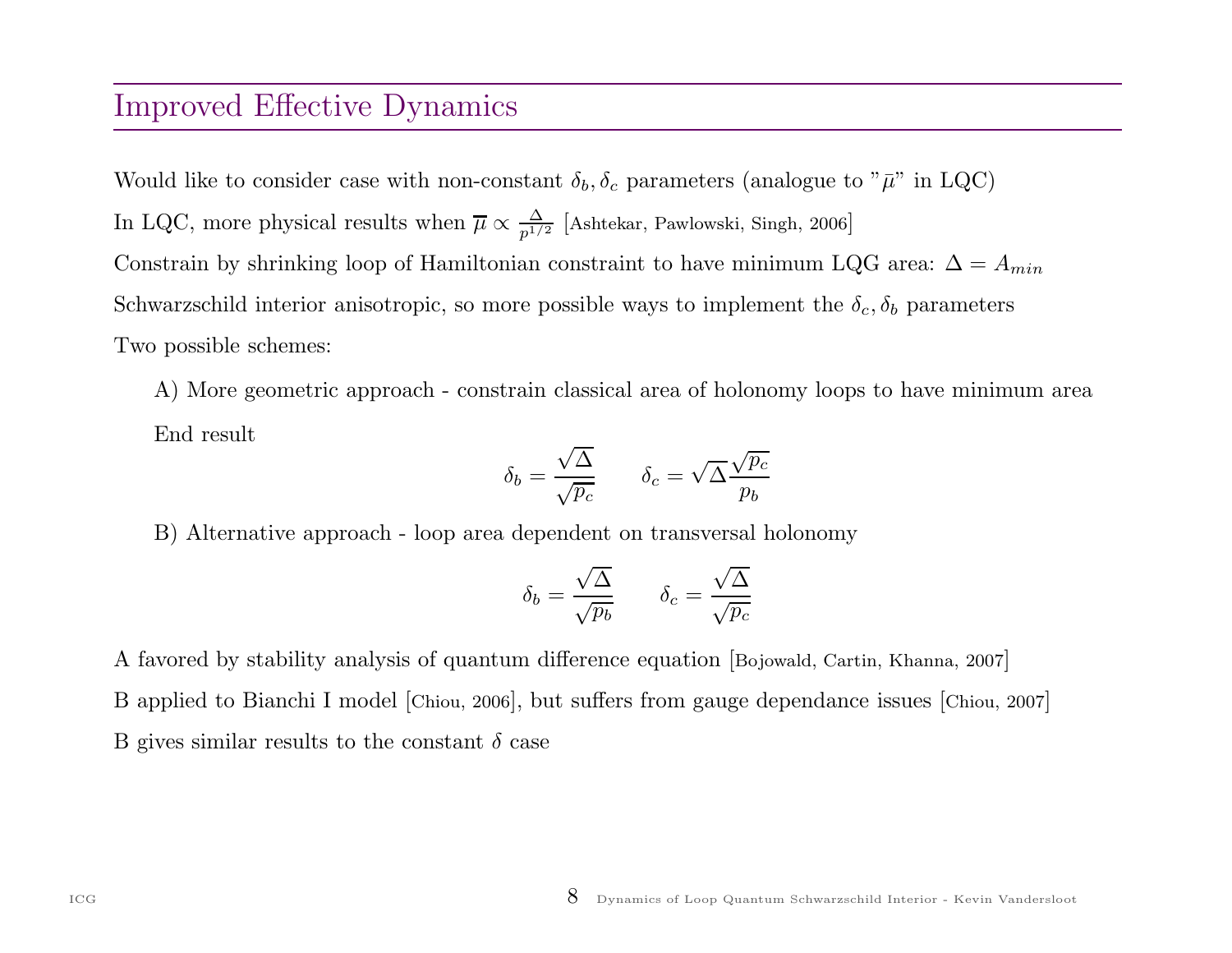### Improved Effective Dynamics

Our work has focused on scheme A:

$$
\delta_b = \frac{\sqrt{\Delta}}{\sqrt{p_c}} \qquad \delta_c = \sqrt{\Delta} \frac{\sqrt{p_c}}{p_b}
$$

The effective Hamiltonian:

$$
H_{eff} = -\frac{N}{2G\gamma^2} \left[ 2\frac{\sin b\delta_b}{\delta_b} \frac{\sin \delta_c c}{\delta_c} \sqrt{p_c} + \left( \frac{\sin^2 b\delta_b}{\delta_b^2} + \gamma^2 \right) \frac{p_b}{\sqrt{p_c}} \right]
$$

Equations of motion determined in similar way to classical case e.g.  $\dot{p}_b \propto \partial H_{eff}/\partial b$  etc.

Too complicated for analytical solution, solve numerically. Get  $p_b(t)$ ,  $p_c(t)$  etc, analyze resulting metric, geodesics etc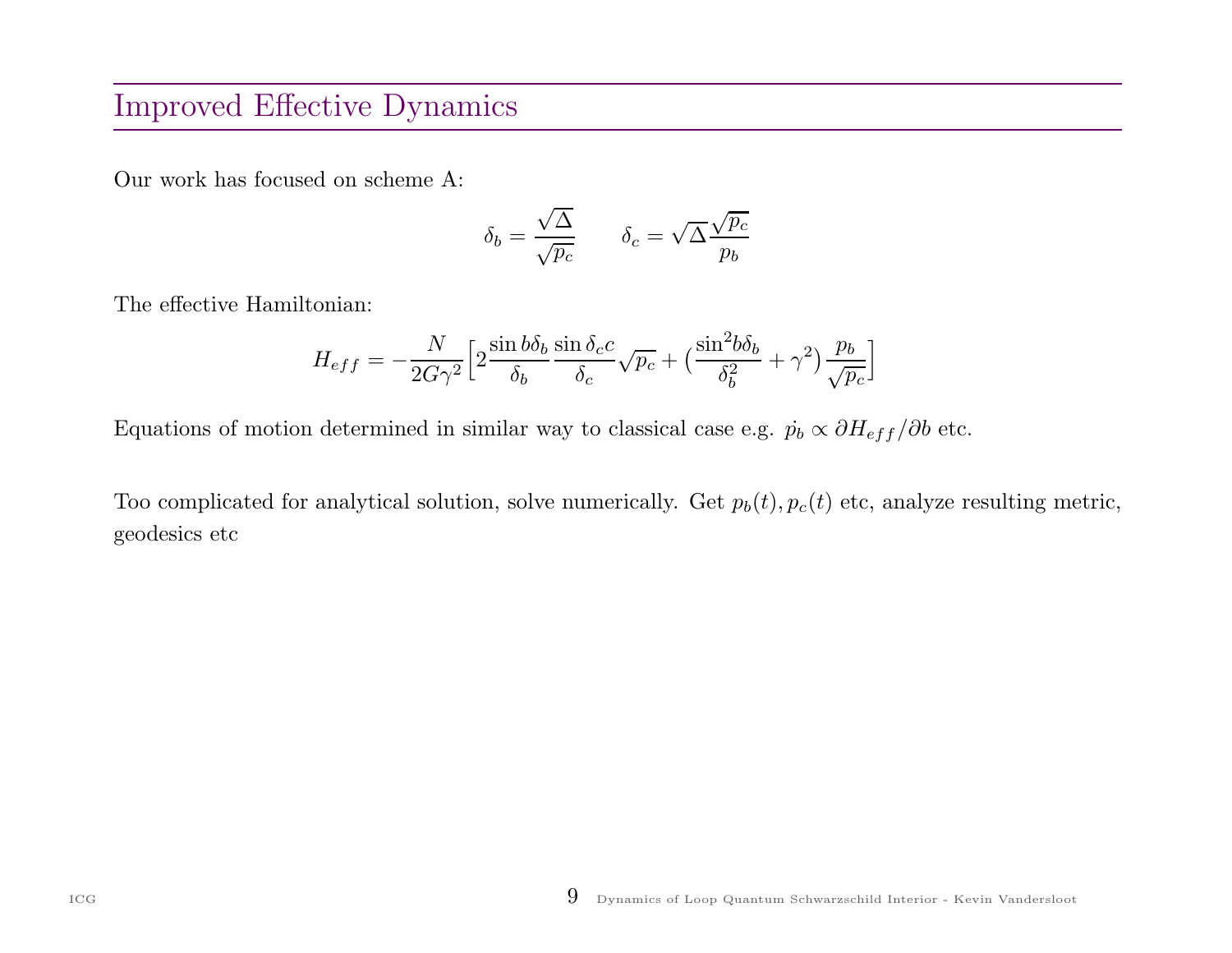## Improved Effective Dynamics Results

Plot of  $p_c(T)$  shown at right. Bounded from below and asymptotes to fixed value after undergoing damped oscillations.

Singularity thus absent, resolved dynamically!

The asymptotic behavior matches that of Nariai universe

Nariai universe special spherically symmetric solution of classical GR: two-sphere radius is constant (const  $p_c$ ) and requires <sup>a</sup> cosmological constant Λ

 $ds^2 = -dt^2 + A \cosh^2(\sqrt{\Lambda}t)dx^2 + 1/\Lambda d\Omega^2$ 

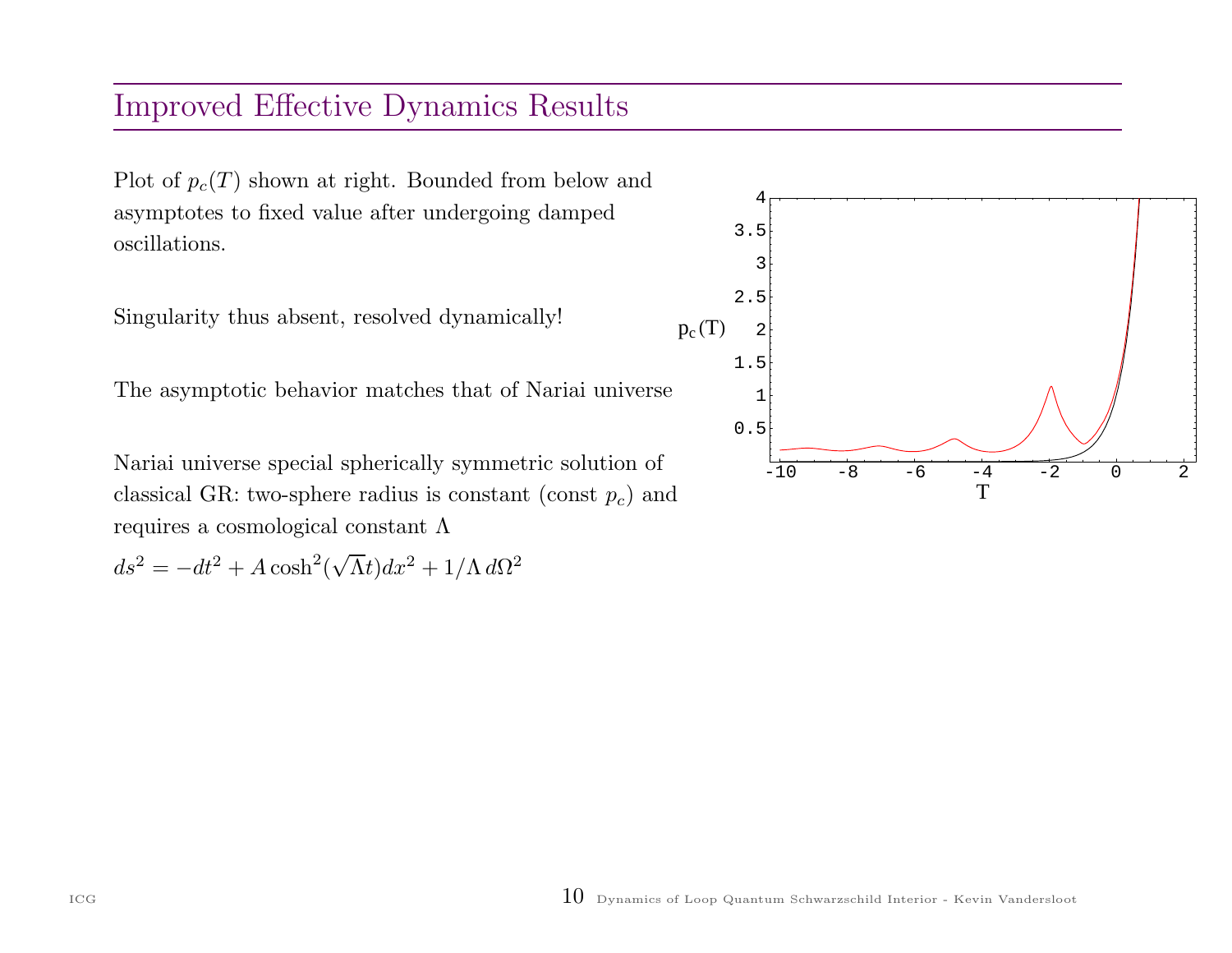#### Improved Effective Dynamics Results

Radial in-falling geodesic:

Decrease in two-sphere radius as classical singularity approached

Damped oscillations in radius

particle settles in at finite radius dependant only on  $\Delta$  and  $\gamma$ 

For  $\Delta = A_{min}, p_c \approx .2l_n^2$ p

Final radius Planckian, independent of black-hole mass

Interpret as repulsive gravity, similar to bouncing results of LQC

Particle remains there for infinite proper time

Curvature when quantum effects appreciable? Kretschmann invariant does not blow up Asymptotes to fixed value From numerics  $K \approx 124.35\,m_\pi^4$ p Quantum effects at Planckian curvature





ICG  $11$  Dynamics of Loop Quantum Schwarzschild Interior - Kevin Vandersloot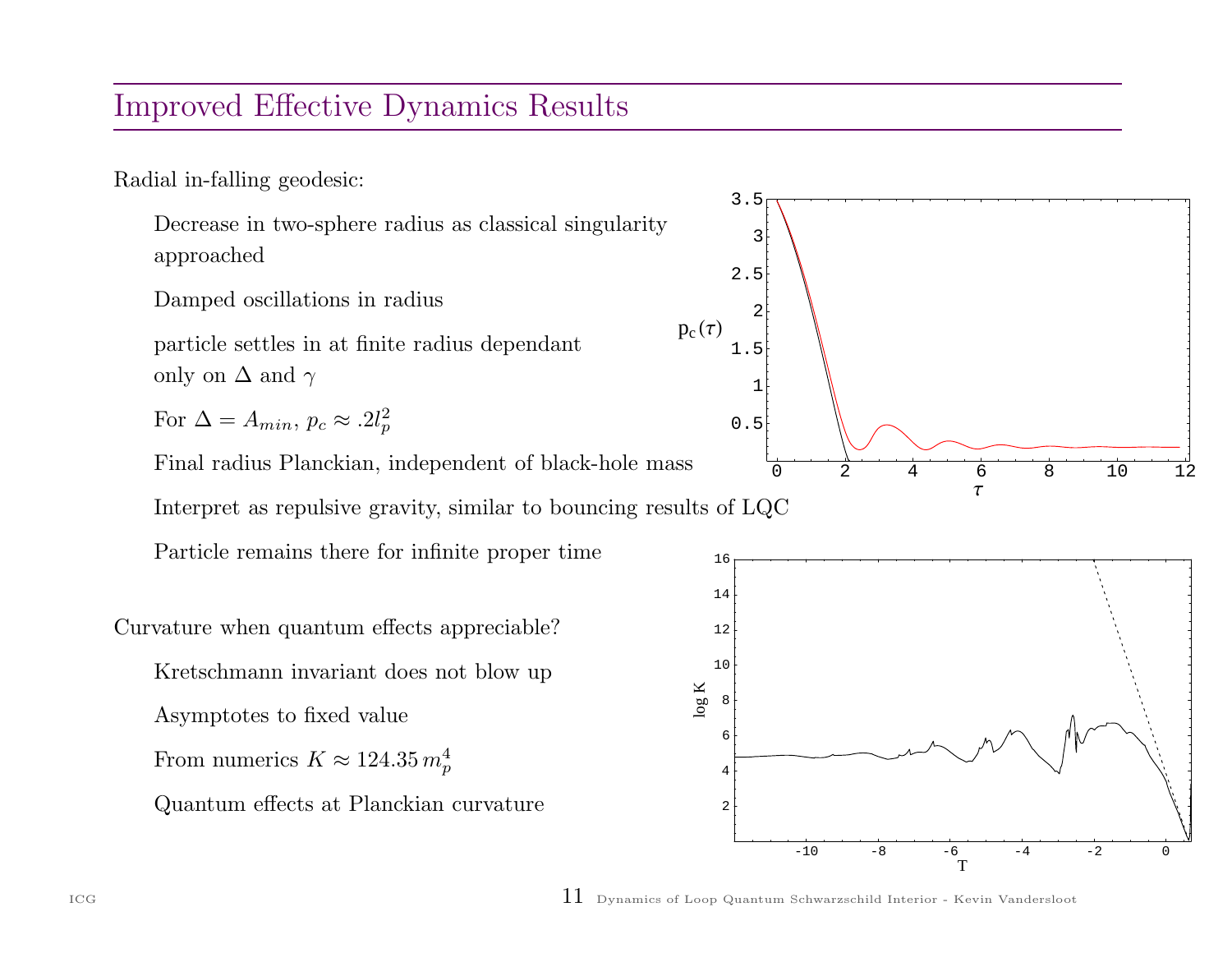## Improved Effective Dynamics Results



Caveat of the results - effective Hamiltonian also predicts deviations from classical behavior near classical horizon.

Not clear if problem with quantization scheme, or Kantowski-Sachs approximation not to be trusted there, or boundary matching more complicated